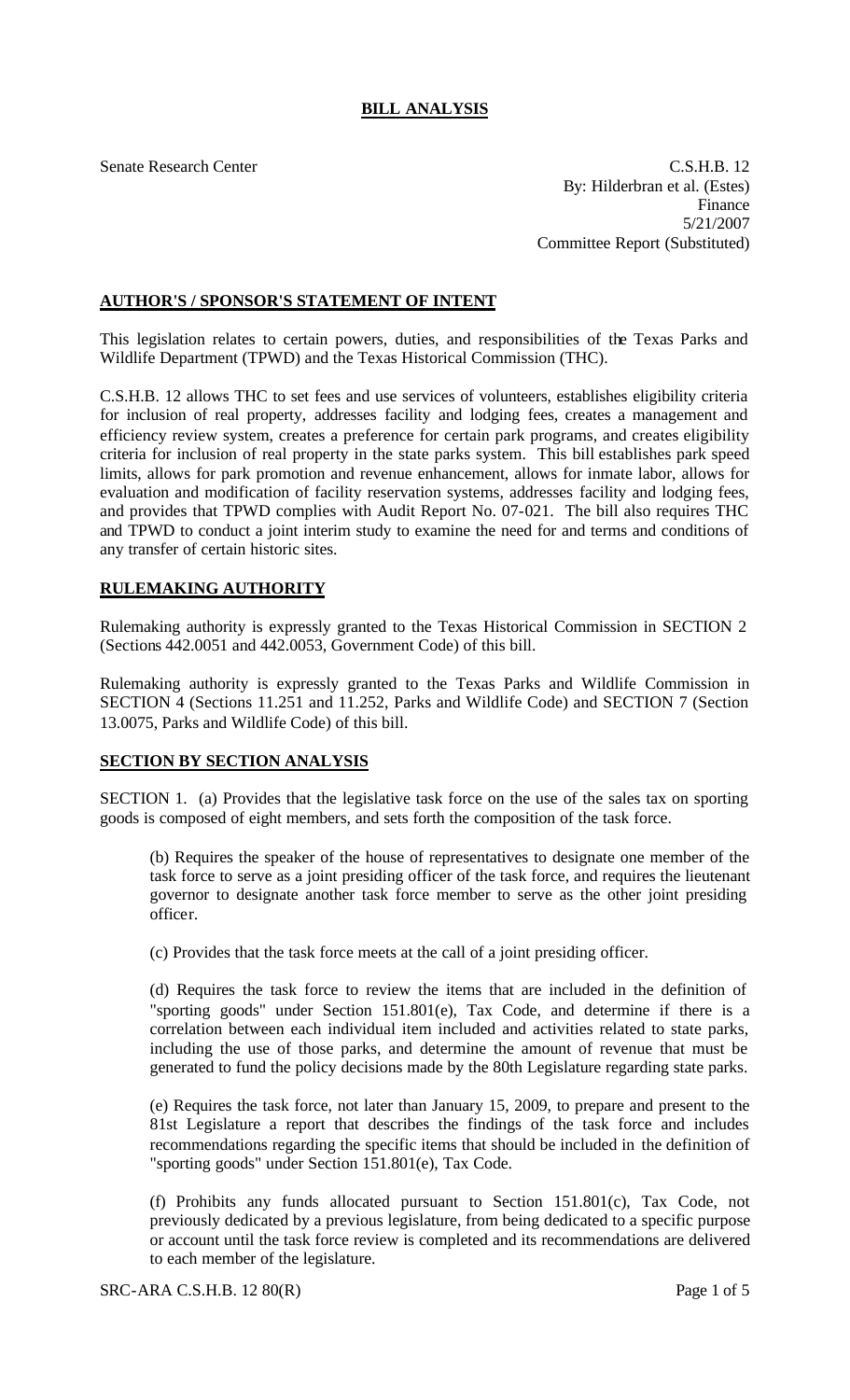(g) Provides that this section expires March 1, 2009.

SECTION 2. Amends Subchapter A, Chapter 442, Government Code, by adding Sections 442.0051, 442.0052, and 442.0053, as follows:

Sec. 442.0051. FEES. Authorizes Texas Historical Commission (THC) by rule to establish reasonable fees for THC purposes under this chapter (Texas Historical Commission), including an admission fee appropriate to a historic site under its jurisdiction.

Sec. 442.0052. VOLUNTEER SERVICES. (a) Authorizes THC to use the services of volunteers to help carry out the duties and responsibilities of THC, except as provided by Subsection (b).

(b) Prohibits a volunteer from enforcing this code.

Sec. 442.0053. ELIGIBILITY CRITERIA FOR INCLUSION OF REAL PROPERTY IN STATE HISTORIC SITES SYSTEM. (a) Requires THC by rule to adopt criteria for determining the eligibility of real property donated to THC for inclusion in the historic sites system.

(b) Authorizes THC to accept a donation of real property that satisfies the criteria adopted under Subsection (a).

(c) Authorizes THC to renovate or restore donated real property, including improvements to the property, or construct improvements on the donated real property as necessary and prudent.

SECTION 3. Requires THC and the Texas Parks and Wildlife Department (TPWD) to assist in a joint interim study of the need for and the terms and conditions of any transfer of certain state historic sites by the legislative audit committee and the legislative committees of each house with jurisdiction over THC and TPWD and submission of that report to the governor, the lieutenant governor, the members of the legislature, and the members of the governing boards and the executive directors of THC and TPWD by January 1, 2009. Requires the study, at a minimum, to include a public hearing component that includes one or more hearings at or near affected historical sites. Requires THC to develop a base operating plan for each historic site proposed for transfer to THC. Requires the base operating plan for each site to be completed by THC on or before September 1, 2008. Requires the base operating plan for each site to include a mission statement and certain plans.

SECTION 4 Amends Chapter 11, Parks and Wildlife Code, by adding Subchapter K, as follows:

### SUBCHAPTER K. MANAGEMENT AND EFFICIENCY REVIEWS

Sec. 11.251. MAINTENANCE EQUIPMENT REVIEW SYSTEM. (a) Defines "maintenance equipment" and "outdated equipment."

(b) Requires the Texas Parks and Wildlife Commission (TWPC) by rule to establish an equipment review system through which TPWD annually determines whether any of TPWD's maintenance equipment has become outdated equipment since the last date TPWD conducted an equipment review under this section.

(c) Requires the equipment review system established under Subsection (b) to require TPWD to sell any outdated equipment in the manner and at the time specified by TPWC by rule.

(d) Requires TPWD to deposit proceeds from the sale of equipment under this section to the credit of the appropriate parks and wildlife account.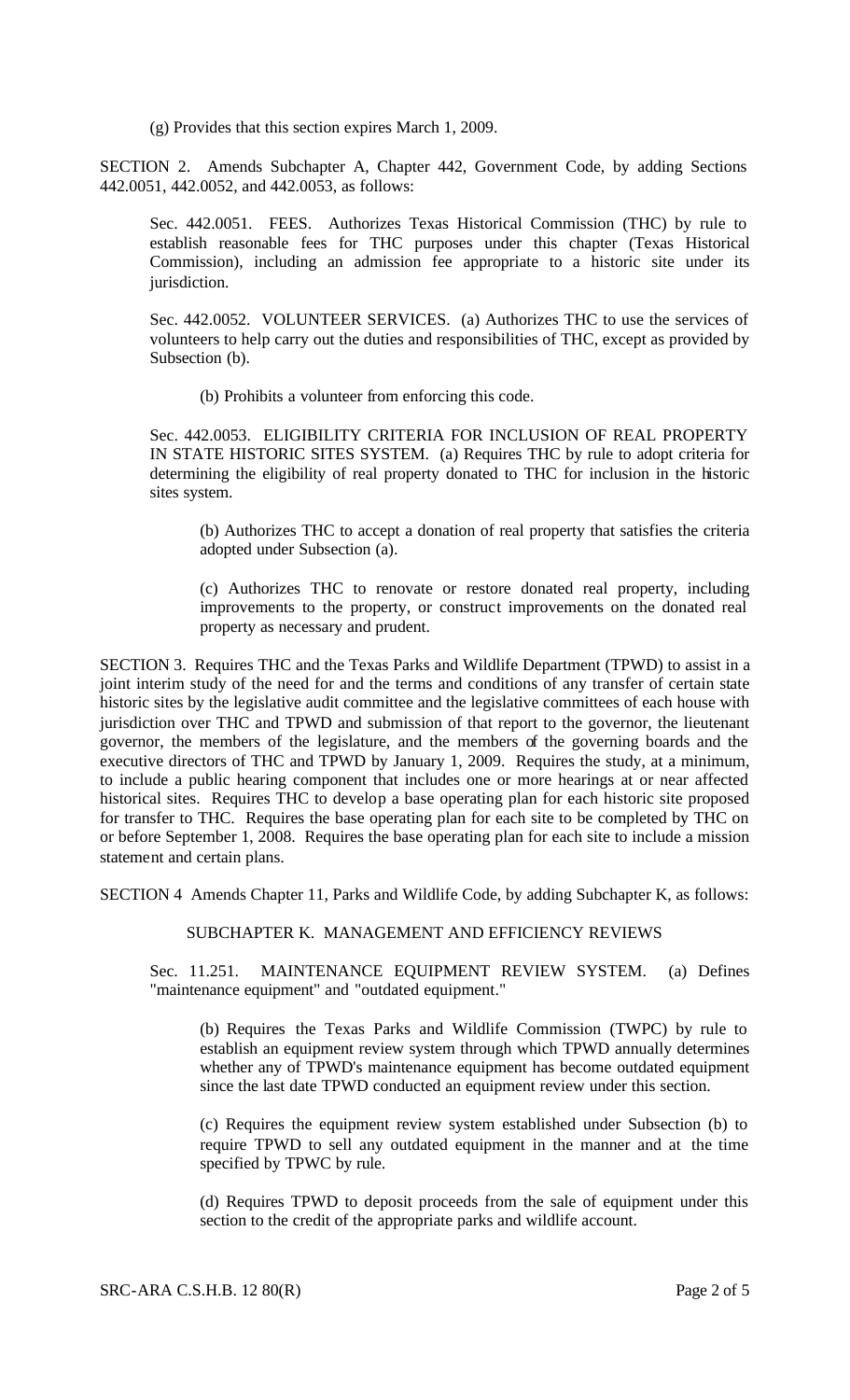Sec. 11.252. MAINTENANCE PROVIDER REVIEW SYSTEM. (a) Defines "maintenance."

(b) Requires TPWC by rule to establish a maintenance provider review system through which TPWD annually determines whether a maintenance task performed by TPWD could be performed by a third-party contractor in a certain manner.

(c) Requires the maintenance provider review system established under Subsection (b) to require TPWD to contract with a third party for the performance of any maintenance task performed by TPWD that could be performed by a thirdparty contractor in the manner that meets the criteria described by Subsection (b) after TPWD's cost of administering the contract is added to the cost of performance by the third party.

Sec. 11.253. MANAGEMENT PLAN AND PRIORITIES LIST. Requires TPWD, not later than January 15 of each odd-numbered year, to submit to the governor, the speaker of the house of representatives, the lieutenant governor, and the chair of each house and senate standing committee having jurisdiction over a matter regulated by TPWD under this code a management plan to address TPWD's maintenance responsibilities under this subchapter and a priorities list that includes certain information.

SECTION 5 Amends Subchapter A, Chapter 13, Parks and Wildlife Code, by adding Section 13.0044, as follows:

Sec. 13.0044. PREFERENCE FOR CERTAIN PARK PROGRAMS. Authorizes TPWD to give a preference to programs in which TPWD matches locally raised money on a dollar-for-dollar basis in selecting parks for capital improvements.

SECTION 6 Amends Section 13.0061(a), Parks and Wildlife Code, to authorize TPWD to harvest and sell, or sell in place, any timber, hay, livestock, or other product grown on state park land that TPWD finds to be in excess of natural resource management, educational, or interpretive objectives, rather than programming needs.

SECTION 7 Amends Subchapter A, Chapter 13, Parks and Wildlife Code, by adding Section 13.0075, as follows:

Sec. 13.0075. ELIGIBILITY CRITERIA FOR INCLUSION OF REAL PROPERTY IN STATE PARKS SYSTEM. (a) Requires TPWC by rule to adopt criteria for determining the eligibility of real property that is donated to TPWD for inclusion in the state parks system.

(b) Authorizes TPWD to accept a donation of real property that satisfies the criteria adopted under Subsection (a).

(c) Authorizes TPWD to renovate or restore donated real property, including improvements to the property, or construct improvements on the donated real property as necessary and prudent.

SECTION 8 Amends Subchapter A, Chapter 13, Parks and Wildlife Code, by adding Section 13.0145, as follows:

Sec. 13.0145. SPEED LIMITS. (a) Requires TPWD to set and enforce speed limits on a road in a state park, wildlife management area, or other site under the control of TPWD in a certain manner.

(b) Requires TPWD to consult with the Texas Department of Transportation to determine if a speed limit under Subsection (a) is reasonable and safe based on an engineering and traffic control study and amend the limit, if necessary.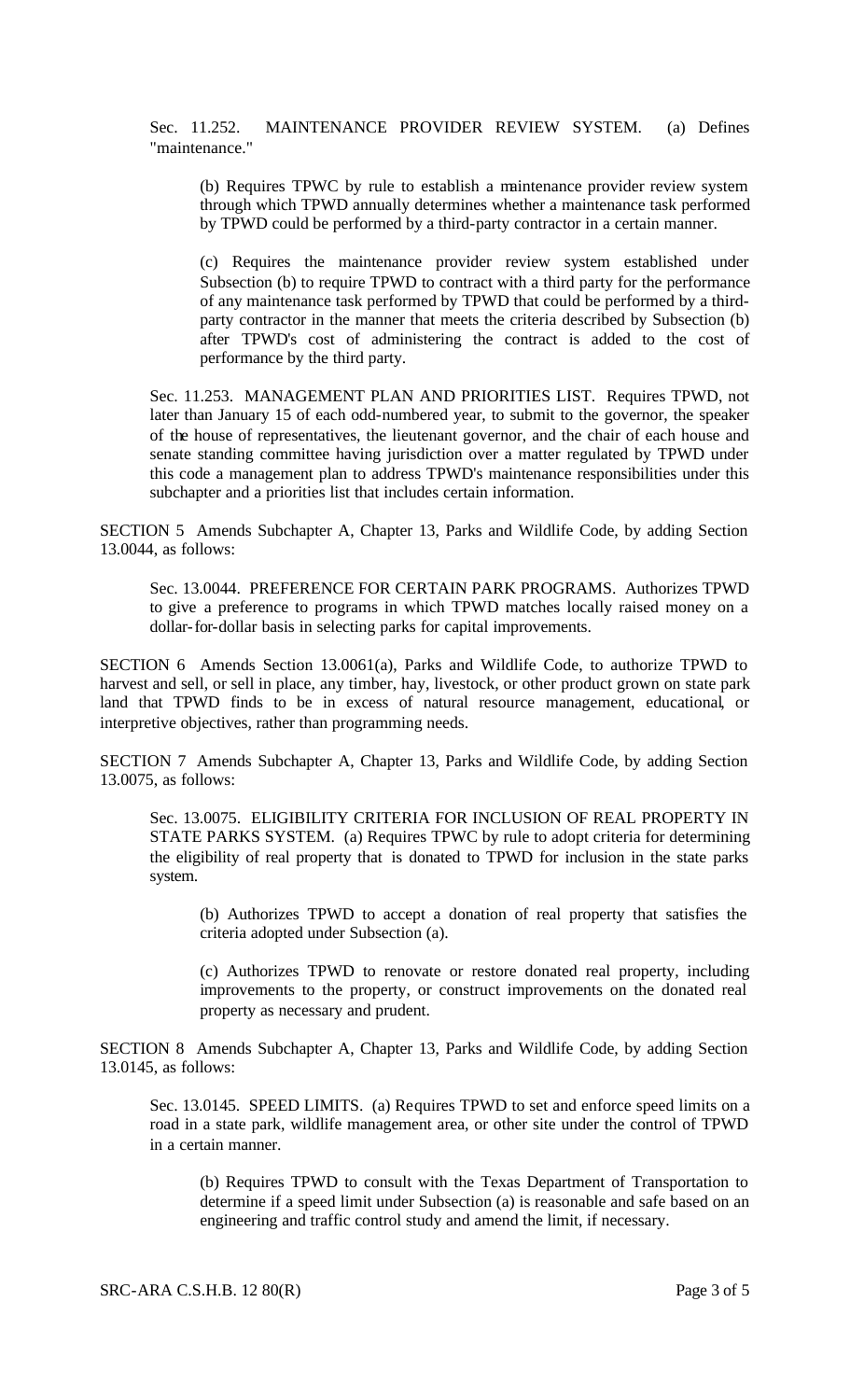SECTION 9 Amends Section 13.015, Parks and Wildlife Code, by amending Subsection (b) and adding Subsections  $(a-1)$ ,  $(b-1)$ ,  $(b-2)$ , and  $(b-3)$ , as follows:

> (a-1) Authorizes TPWD to promote visits and enhance revenue at parks, including amounts necessary for salaries, advertising, consumable supplies and materials, promotional products, fees, and related expenses.

> (b) Authorizes TPWD to establish and operate staff concessions, including salaries, consumable supplies and materials, operating expenses, rental and other equipment, and other capital outlays.

> (b-1) Authorizes TPWD to purchase products, including food items, for resale or rental at a profit.

> (b-2) Requires TPWD to operate any resale concession program using standard business practice models to generate revenue and provide quality customer service while adhering to conservation principles.

> (b-3) Authorizes TPWD to recruit and select private service providers to enter into leased concession contracts with TPWD to provide necessary and appropriate visitor services.

SECTION 10 Amends Section 13.016, Parks and Wildlife Code, as follows:

Sec. 13.016. New heading: INMATE LABOR. (a) Authorizes TPWD to use the labor of an inmate confined in a state, county, or local correctional facility, rather than using the labor of trusty state convicts, on or in connection with state parks, wildlife management areas, or other property under the control or jurisdiction of TPWD.

(b) Provides that inmates, rather than convicts, working in connection with lands under the control or jurisdiction of TPWD remain under the control of the Texas Department of Criminal Justice (TDCJ) or county or local correctional facility, as appropriate, and are considered as serving their terms in TDCJ or other correctional facility, rather than in the penitentiary.

(c) Authorizes TPWD to purchase equipment, meals, supplies, and materials for an inmate working at a TWPD site as necessary to facilitate the use of the labor described by this section.

(d) Prohibits TPWD from using the labor of an inmate convicted of an offense listed in Article 62.001(5) (reportable conviction or adjudication), Code of Criminal Procedure.

(e) Prohibits TPWD from using the labor of an inmate convicted of any violent offense.

SECTION 11. Amends Section 13.019, Parks and Wildlife Code, as follows:

Sec. 13.019. New heading: FACILITY RESERVATION SYSTEM AND FEE. (a) Creates this subsection from existing text.

(b) Requires TPWD to make certain evaluations and modifications to the system annually.

SECTION 12. Amends Subchapter A, Chapter 13, Parks and Wildlife Code, by adding Section 13.0191, as follows:

Sec. 13.0191. FACILITY AND LODGING FEES. Authorizes a fee charged by TPWD under this subchapter (General Powers and Duties) for the use of a facility or lodging at a state park to vary on a seasonal basis and to be set in an amount to recover the direct and indirect costs of providing the facility or lodging and provide a reasonable rate of return

SRC-ARA C.S.H.B. 12 80(R) Page 4 of 5